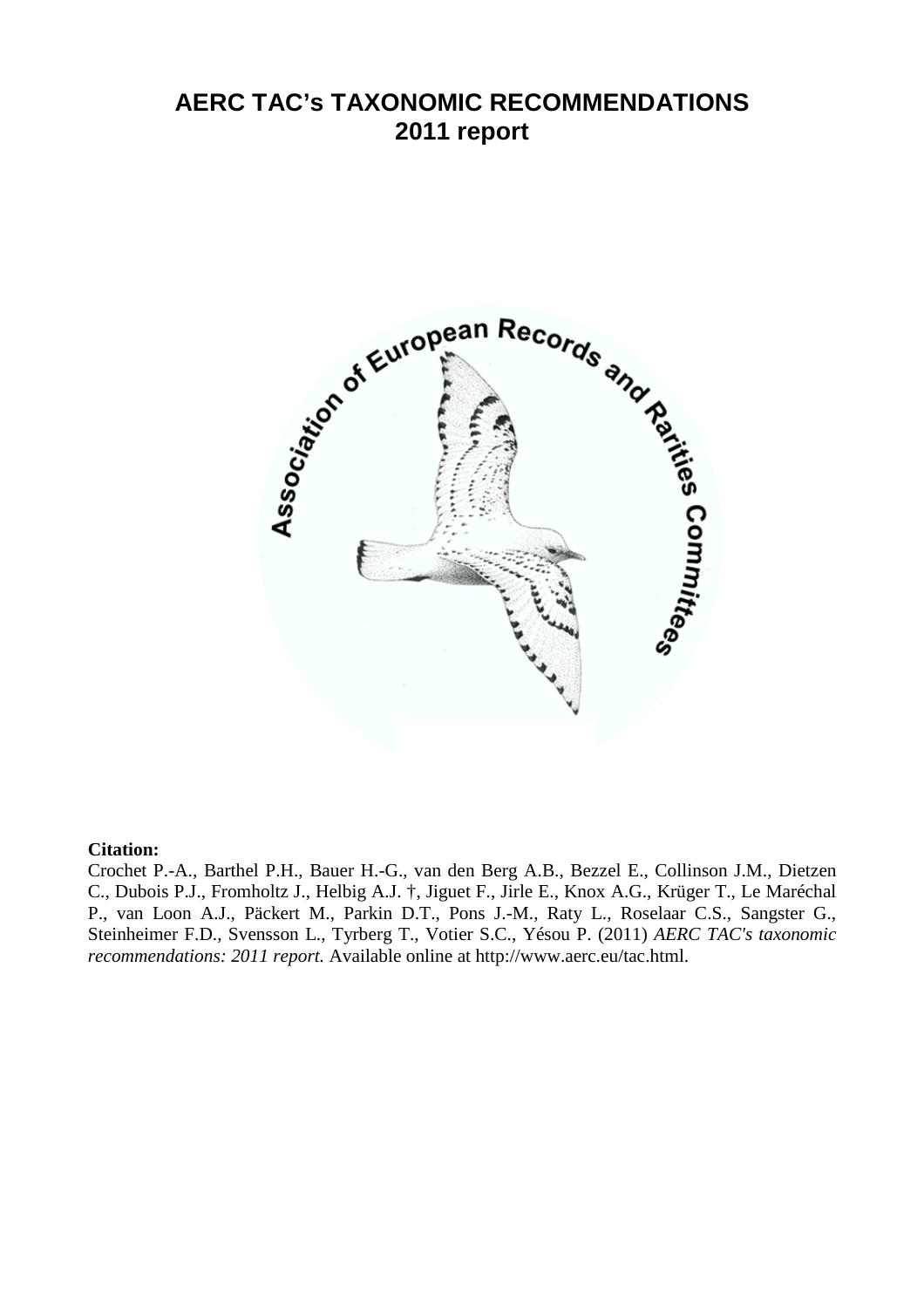# **Introduction**

This document constitutes the official 2011 AERC TAC recommendations for species-level systematics and nomenclature of Western Palearctic birds. For full information on the TAC and its history, please refer to the documents on the AERC web page www.aerc.eu, including the minutes of the AERC meetings (www.aerc.eu/Minutes.htm) and the TAC pages (www.aerc.eu/tac.html).

## **The format of this document follows the previous TAC recommendations (Crochet et al. 2010), which see for details.**

The TAC has five members: Taxonomic Sub-committee of the British Ornithologists' Union Records Committee (BOURC-TSC, UK), Commission de l'Avifaune Française (CAF, France), Swedish Taxonomic Committee (STC, Sweden), Commissie Systematiek Nederlandse Avifauna (CSNA, Netherlands) and Kommission Artenliste der Vögel Deutschlands der Deutschen Ornithologen-Gesellschaft (German TC, Germany). As decided previously (see introduction to AERC TAC 2003), systematic changes are based on decisions published by, or directly passed to the TAC chairman, by these taxonomic committees (TCs).

In this document, the **support** for each case is given as **yes / no / not addressed.** 

Note that several TAC members sent some of their votes directly to the TAC chairman, either without publishing a decision on the case (when this did not affect their national list) or prior to the publication of their own decisions in order not to delay the publication of the TAC recommendations. **There might thus be some discrepancy between the support indicated here and the "relevant taxonomic committee publications" section**; this is not necessarily a mistake.

**The species sequence** (the higher-level systematics i.e. the family and order names and the order of the species in the species list) has still largely not been addressed by the AERC TAC. This document and the corresponding list of birds of the Western Palearctic thus still follow the sequence in Voous (1973; 1977a; b) except for a few decisions adopted by the AERC here or in the previous report. This species sequence and the corresponding higher-level systematics are now known to grossly misrepresent avian species relationships in many cases and updating them remains a major task for the TAC.

**Systematics below the species rank** is not part of the TAC remit. Subspecies lists that are given for some cases are based on the "Handbook of the Birds of the World" series (Lynx Edicions, Barcelona) and are purely indicative. They do not necessarily reflect the views of the TAC members.

**Authorship** follows the same convention as in Crochet et al. (2010): in addition to the two chairmen of the TAC, members of the national taxonomic committees who were responsible for the decisions that fed into the report are listed in alphabetic order. This should not be interpreted as suggesting that they support every individual conclusion contained here. Authors acknowledge here the contributions of C. J. Hazevoet.

This document is certainly not free from mistakes. One of the advantages of posting it on the web is that mistakes can easily be corrected, so please **send any comments, suggestions or corrections** to Pierre-André Crochet (pierre-andre.crochet at cefe.cnrs.fr).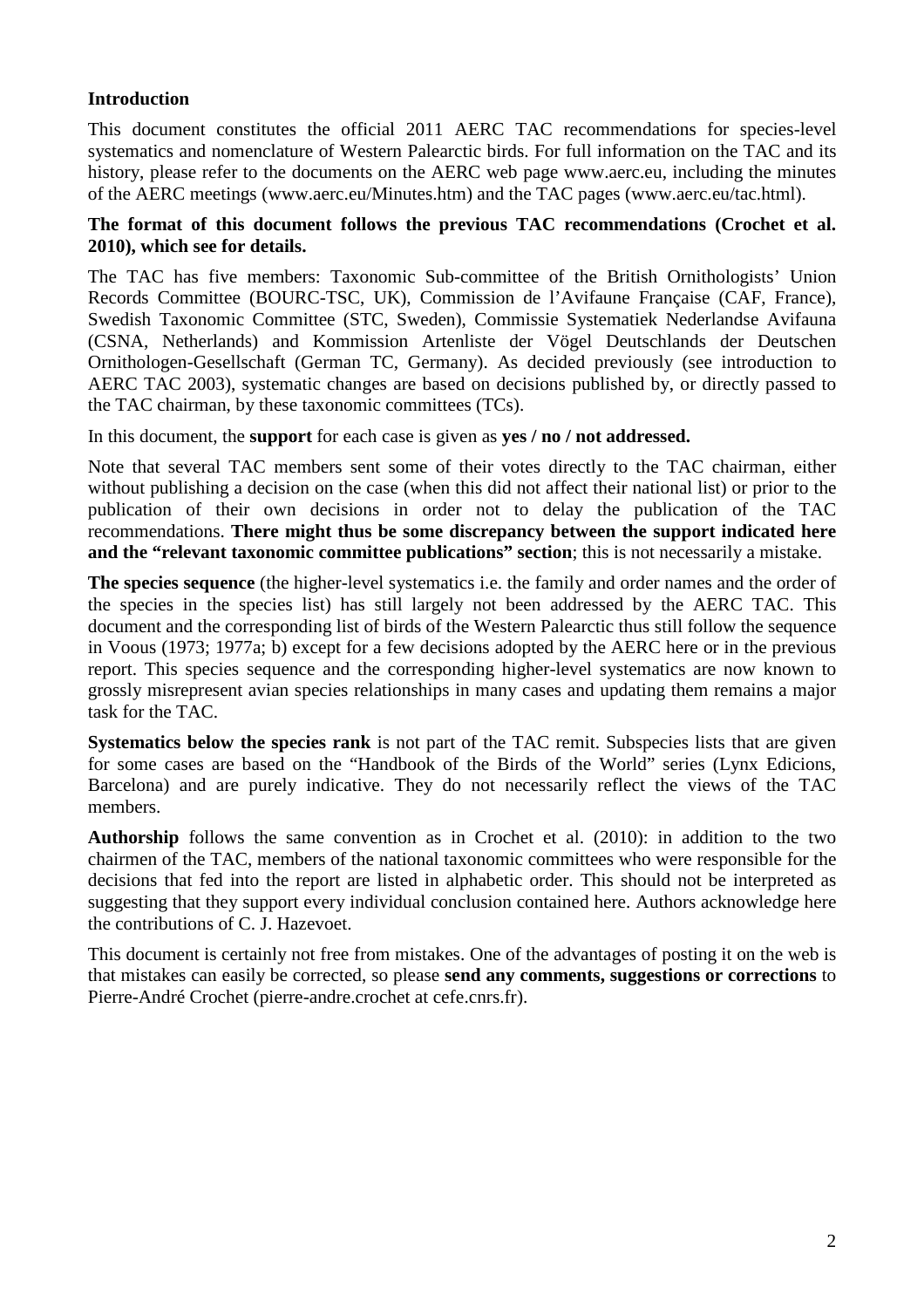# **AERC TAC 2011 new recommendations**

**Hazel Grouse** *Tetrastes bonasia* (was *Bonasa bonasia)*

Support:  $4/0/1$ . This treatment is supported by four TAC members; the BOURC-TSC did not address it.

Relevant taxonomic committee publications: Helbig (2005; in Bauer et al. 2005, Germany), Jirle et al. (2010, on behalf of the STC).

**Tropical Shearwater** *Puffinus bailloni* (split from extralimital *P. lherminieri*; polytypic: *bailloni*, *persicus* and several extralimital subspecies)

Support: 4/0/1. The split of *persicus* and *bailloni* from *P. lherminieri* is supported by four TAC members; the BOURC-TSC did not address it. In addition, several TCs treat *persicus* as specifically distinct from *bailloni*, but this treatment is not endorsed by all TAC members. Jirle et al. (2010) provisionally left *bailloni* in *P. lherminieri*, a treatment that will be amended in the next STC report. Relevant taxonomic committee publications: Jirle et al. (2010, on behalf of the STC).

#### **Marabou Stork** *Leptoptilos crumenifer* (was *Leptoptilos crumeniferus*)

Notice the correct spelling: the species was described as *Ciconia crumenifera*, in which *crumenifera* is adjectival; *crumenifer* is the usual masculine form (David & Gosselin 2011).

#### **Purple Gallinule** *Porphyrio martinicus* (was *Porphyrio martinica*)

Notice the correct spelling: the species was described as *Fulica martinica*; according to David & Gosselin (2011), *martinica* is adjectival and must thus agree in gender with the masculine generic name *Porphyrio*.

# **Grey-tailed Tattler** *Tringa brevipes* (was *Heteroscelus brevipes*)

**Willet** *Tringa semipalmata* (was *Catoptrophorus semipalmatus*)

Support: 5/0/0. These treatments are favoured by all five TAC members. Relevant taxonomic committee publications: Helbig (2005; in Bauer et al. 2005, Germany), Sangster et al. (2007, on behalf of the BOURC-TSC), Sangster et al. (2009, on behalf of the CSNA), Jirle et al. (2010, on behalf of the STC).

## **Species sequence of** *Tringa* **and related genera**

Phylogenetic relationships of *Tringa* and related genera based on mitochondrial and nuclear sequence data have been examined by Pereira and Baker (2005) and Gibson (2010). These studies offer a tentative arrangement of the species on the WP list as follows:

Terek Sandpiper *Xenus cinereus* Common Sandpiper *Actitis hypoleucos* Spotted Sandpiper *Actitis macularius* Green Sandpiper *Tringa ochropus* Solitary Sandpiper *Tringa solitaria* Grey-tailed Tattler *Tringa brevipes* Spotted Redshank *Tringa erythropus*  Greater Yellowlegs *Tringa melanoleuca*  Common Greenshank *Tringa nebularia*  Lesser Yellowlegs *Tringa flavipes*  Willet *Tringa semipalmata*  Marsh Sandpiper *Tringa stagnatilis*  Wood Sandpiper *Tringa glareola* Common Redshank *Tringa totanus*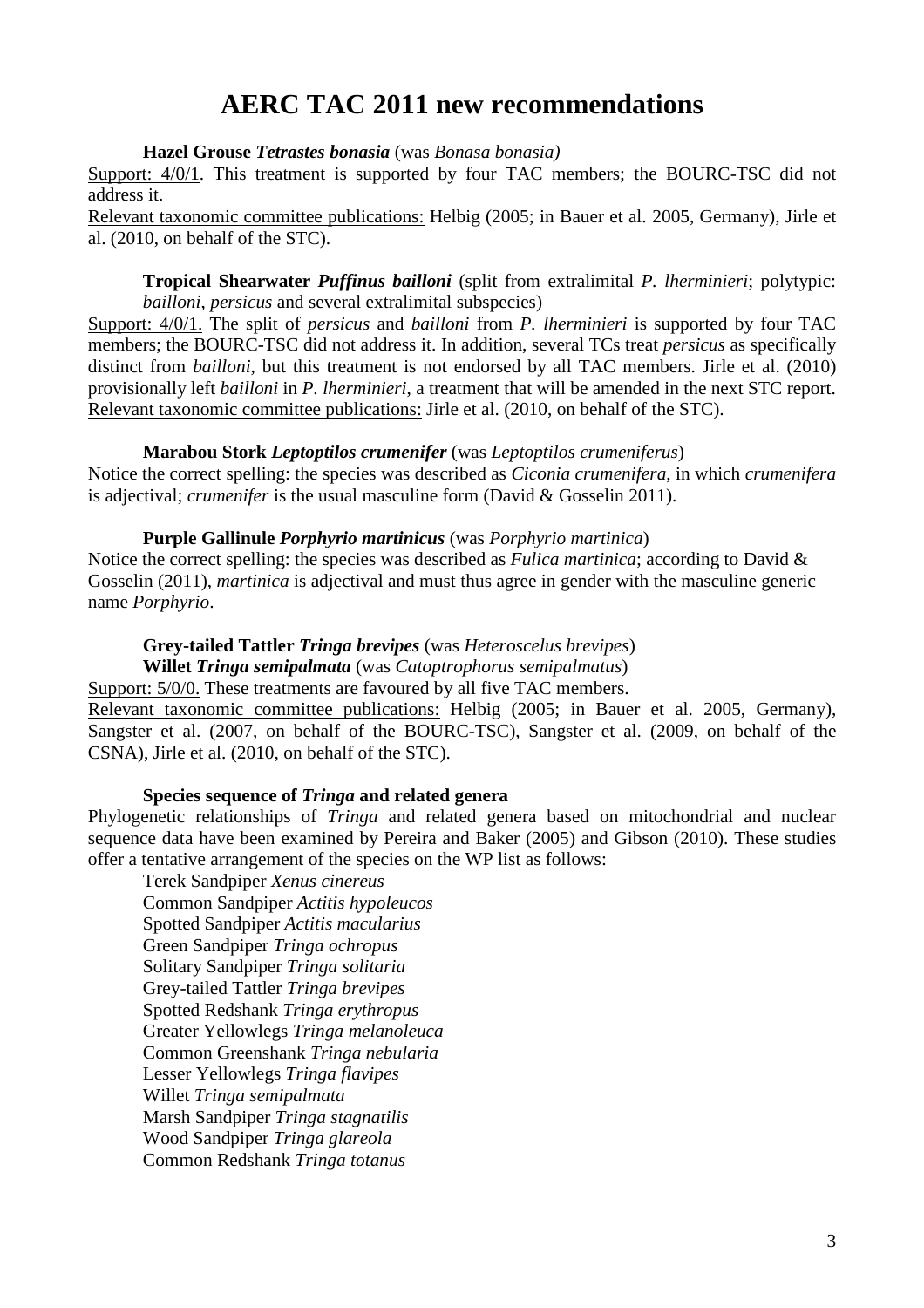## **Great Skua** *Stercorarius skua* (monotypic)

**Brown Skua** *Stercorarius antarticus* (split from *S. skua*; extralimital, polytypic: *hamiltoni*, *lonnbergi* and *antarcticus*)

**South Polar Skua** *Stercorarius maccormicki* (monotypic)

**Chilean Skua** *Stercorarius chilensis* (extralimital, monotypic)

Support: 5/0/0. This treatment is favoured by all five TAC members.

Relevant taxonomic committee publications: Kjellen & Olsson (1995) and Anderson et al. (2007) for STC; Sangster et al. (2011, on behalf of the BOURC-TSC).

## **Tufted Puffin** *Fratercula cirrhata* (was *Lunda cirrhata)*

Support: 4/0/1. This treatment is favoured by four TAC members; the CSNA did not address it. Relevant taxonomic committee publications: Sangster et al. (2011, on behalf of BOURC-TSC).

# **African Collared Dove** *Streptopelia risoria* (was *S. roseogrisea*)

A purely nomenclatural change. *Streptopelia risoria* (Linnaeus, 1758), based on the domesticated form, has priority over *Streptopelia roseogrisea* (Sundevall, 1857). The International Commission of Zoological Nomenclature (2008, Opinion 2215) rejected a proposal to conserve the junior synonym (Donegan 2007).

## **Nanday Parakeet** *Aratinga nenday* (was *Nandayus nenday*)

Ribas and Miyaki (2004) have clearly showed that Nanday Parakeet is closely related to the *solstitialis* species group of the genus *Aratinga*, and that recognising a monotypic genus *Nandayus* for Nanday Parakeet renders *Aratinga* paraphyletic. They therefore suggest treating Nanday Parakeet as a member of the genus *Aratinga*, a proposal formally accepted here.

Support: this case has not been addressed by any TC yet but has been discussed within the TAC and this treatment is accepted by all TC members.

**Sand Martin** *Riparia riparia* (polytypic: *riparia*, *shelleyi*, *eilata* and extralimital *innominata* and *ijimae*)

**Pale Martin** *Riparia diluta* (split from *R. riparia*; extralimital, polytypic: *diluta*, *gavrilovi*, *transbaykalica*, *indica*, *fohkienensis* and *tibetana*).

Support: 5/0/0. This treatment is favoured by all five TAC members. Relevant taxonomic committee publications: Sangster et al. (2011, on behalf of the BOURC-TSC).

## **Banded Martin** *Neophedina cincta* (was *Riparia cincta*)

Based on Sheldon et al. (2005), Banded Martin is clearly not a *Riparia*, but forms a clade with Mascarene Martin *Phedina borbonica* and Brazza's Martin *Phedina brazzae*. This *cincta* + *Phedina*  clade is the sister group of all other 'core martins', including Sand Martin *Riparia riparia* and Brown-throated Martin *R. paludicola*. Two nomenclatural options are possible to accommodate this result: move Banded Martin to the genus *Phedina* or use the monotypic genus *Neophedina* for *cincta*. The second option (*Neophedina cincta*) is preferred here as *borbonica* and *cincta* are genetically more divergent (by 12.8 %) than many Hirundinidae genus and *cincta* has several morphological characters (large size, distinct bill and nostril shape, sharp loral bristles) and behavioural characters (lack of coloniality) that separates it from *Phedina* martins.

Support: this case has not been addressed by any TC yet but has been discussed within the TAC and this treatment is accepted by all TC members.

## **Streak-throated Swallow** *Petrochelidon fluvicola* (was *Hirundo fluvicola*)

Support: 5/0/0. This treatment is favoured by all five TAC members.

Relevant taxonomic committee publications: Jirle et al. (2010, on behalf of the STC).

This species has been added to the Western Palearctic list after the genera of swallows and martins have been addressed by the TAC, hence its exclusion from previous TAC recommendations.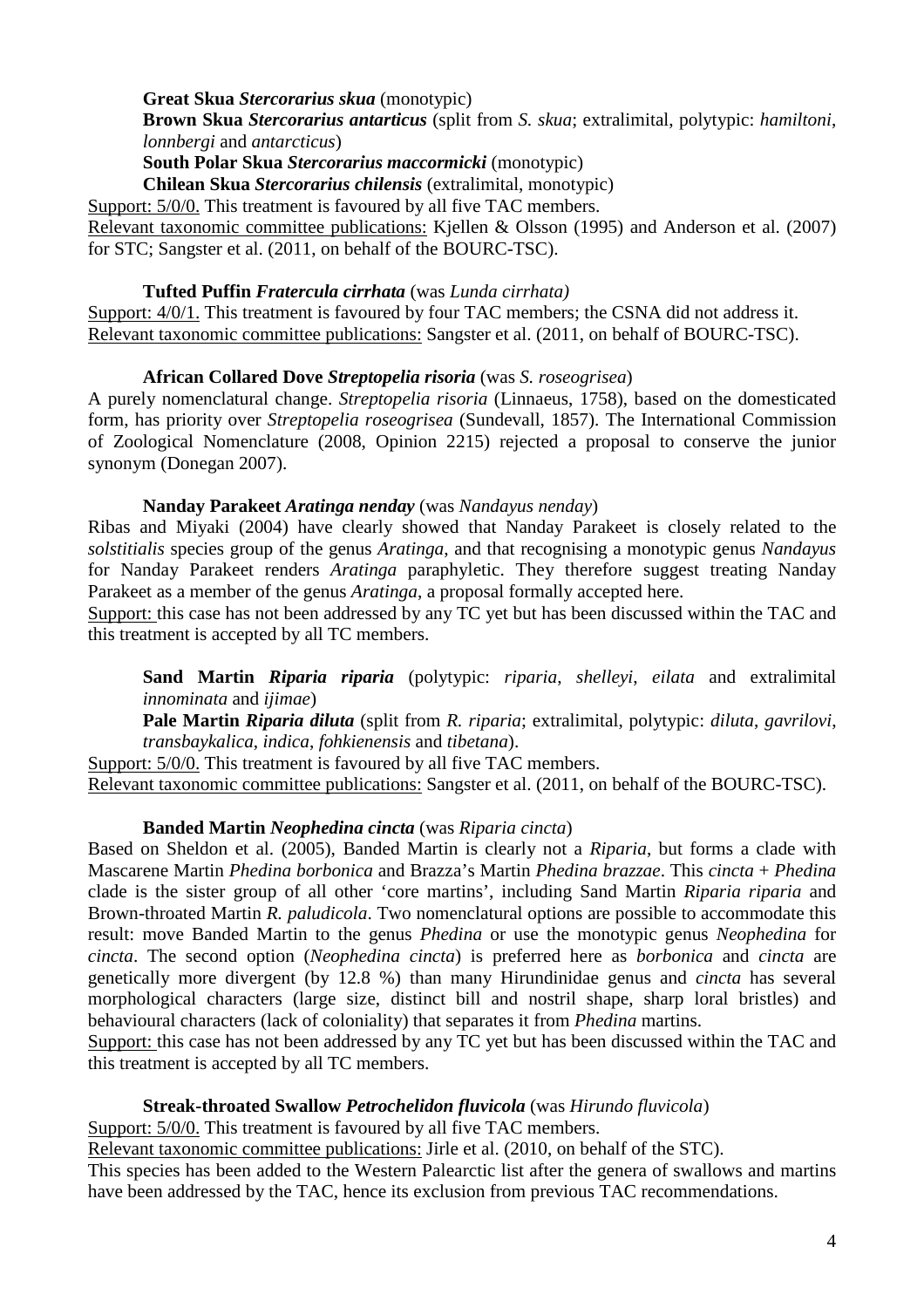## **Species sequence of Hirundinidae**

Based on current published phylogenies of Hirundinidae (Sheldon et al. 2005, Pavlova et al. 2008, Dor et al. 2010), the species of swallows and martins currently on the WP list should be listed as follows:

Banded Martin *Neophedina cincta* Brown-throated Martin *Riparia paludicola* Sand Martin *Riparia riparia* Tree Swallow *Tachycineta bicolor* Purple Martin *Progne subis* Eurasian Crag Martin *Ptyonoprogne rupestris*  Rock Martin *Ptyonoprogne fuligula*  Barn Swallow *Hirundo rustica* Ethiopian Swallow *Hirundo aethiopica* Common House Martin *Delichon urbicum* Red-rumped Swallow *Cecropis daurica* Streak-throated Swallow *Petrochelidon fluvicola* American Cliff Swallow *Petrochelidon pyrrhonota*

**Siberian Stonechat** *Saxicola maurus* (split from extralimital *S. torquatus*; polytypic: *armenicus*, *maurus*, *stejnegeri*, *variegatus* and extralimital *indicus* and *przewalskii*) **European Stonechat** *Saxicola rubicola* (split from extralimital *S. torquatus*; polytypic: *hibernans* and *rubicola*)

Support: 5/0/0. This treatment is favoured by all five TAC members. Relevant taxonomic committee publications: Helbig (2005; in Bauer et al. 2005, Germany), Sangster et al. (1999, on behalf of the CSNA), Sangster et al. (2011, on behalf of the BOURC-TSC).

## **Species sequence of** *Saxicola*

Based on current published mitochondrial phylogenies of the genus *Saxicola* (Illera et al. 2008; Zink et al. 2009), the species of *Saxicola* currently on the WP list should be listed as follows:

Whinchat *Saxicola rubetra* Pied Bush Chat *Saxicola caprata* Siberian Stonechat *Saxicola maurus* Canary Islands Stonechat *Saxicola dacotiae* European Stonechat *Saxicola rubicola*

#### **Siberian Thrush** *Geokichla sibirica* (was *Zoothera sibirica*)

Support:  $5/0/0$ . This treatment is favoured by all five TAC members. Relevant taxonomic committee publications: Sangster et al. (2009, on behalf of the CSNA), Jirle et

al. (2010, on behalf of the STC), Sangster et al. (2011, on behalf of the BOURC-TSC).

#### **Varied Thrush** *Ixoreus naevius* (was *Zoothera naevia*)

Support: 4/0/1. This treatment is favoured by four TAC members; the CSNA did not address it. Relevant taxonomic committee publications: Jirle et al. (2010, on behalf of the STC), Sangster et al. (2007, on behalf of the BOURC-TSC).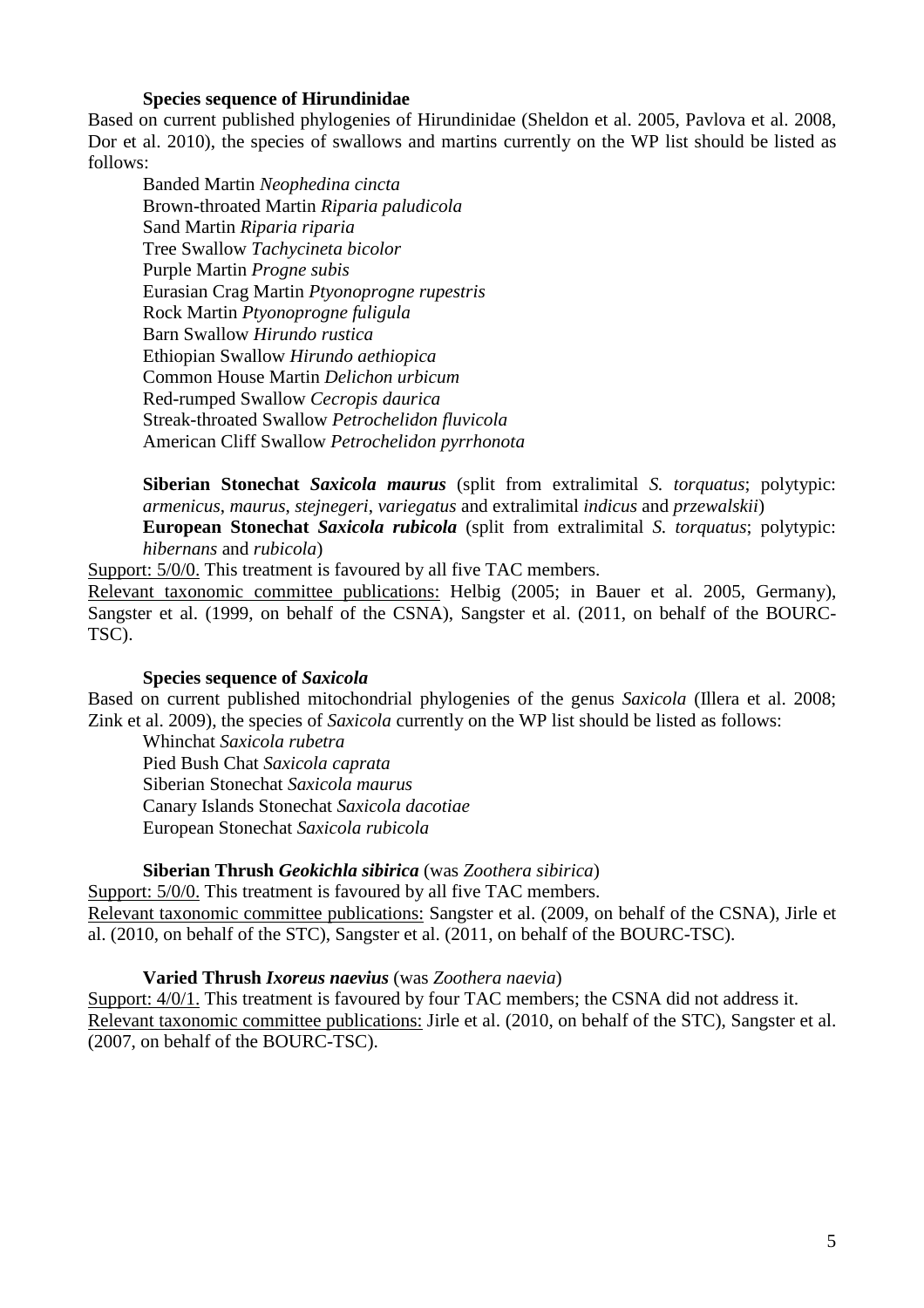## **Generic sequence of Turdinae**

Based on published mitochondrial phylogenies (Klicka et al. 2005; Voelker and Klicka 2008), the genera of Turdinae ("true thrushes") currently on the WP list should be listed as follows:

*Zoothera Ixoreus Hylocichla Catharus Geokichla Turdus* 

**Thick-billed Warbler** *Iduna aedon* (was *Acrocephalus aedon*) **Eastern Olivaceous Warbler** *Iduna pallida* (was *Hippolais pallida*) **Western Olivaceous Warbler** *Iduna opaca* (was *Hippolais opaca*) **Booted Warbler** *Iduna caligata* (was *Hippolais caligata*) **Sykes's Warbler** *Iduna rama* (was *Hippolais rama*)

Support:  $5/0/0$ . This treatment is favoured by all five TAC members. Relevant taxonomic committee publications: Sangster et al. (2011, on behalf of the BOURC-TSC).

#### **Species sequence of** *Iduna*

Based on current phylogenetics hypotheses (Fregin et al. 2009), the WP species in the genus *Iduna* should be listed as follows:

Thick-billed Warbler *Iduna aedon* Booted Warbler *Iduna caligata* Sykes's Warbler *Iduna rama* Western Olivaceous Warbler *Iduna opaca* Eastern Olivaceous Warbler *Iduna pallida* 

**Generic sequence of** *Acrocephalus***,** *Hippolais* **and** *Iduna*

Fregin et al. (2009) also allow listing these genera as follows:

*Iduna Hippolais Acrocephalus* 

**Rosy Starling** *Pastor roseus* (was *Sturnus roseus*)

**Daurian Starling** *Agropsar sturninus* (was *Sturnus sturninus*)

Support:  $5/0/0$ . This treatment is favoured by all five TAC members. Relevant taxonomic committee publications: Knox et al. (2008, on behalf of the BOURC-TSC), Sangster et al. (2009, on behalf of the CSNA).

#### **Species sequence of starlings and mynas**

Using nuclear and mitochondrial genes, Lovette et al. (2008) and Zuccon et al. (2008) offered independent, well-supported and largely congruent phylogenies of the starlings and mynas formerly included in the genera *Sturnus* and *Acridotheres*. Based on these results, those species that are on the WP list should be listed as follows:

Spotless Starling *Sturnus unicolor*  Common Starling *Sturnus vulgaris*  Rosy Starling *Pastor roseus*  Daurian Starling *Agropsar sturninus*  Bank Myna *Acridotheres ginginianus*  Common Myna *Acridotheres tristis*  Vinous-breasted Starling *Acridotheres burmannicus*  Crested Myna *Acridotheres cristatellus*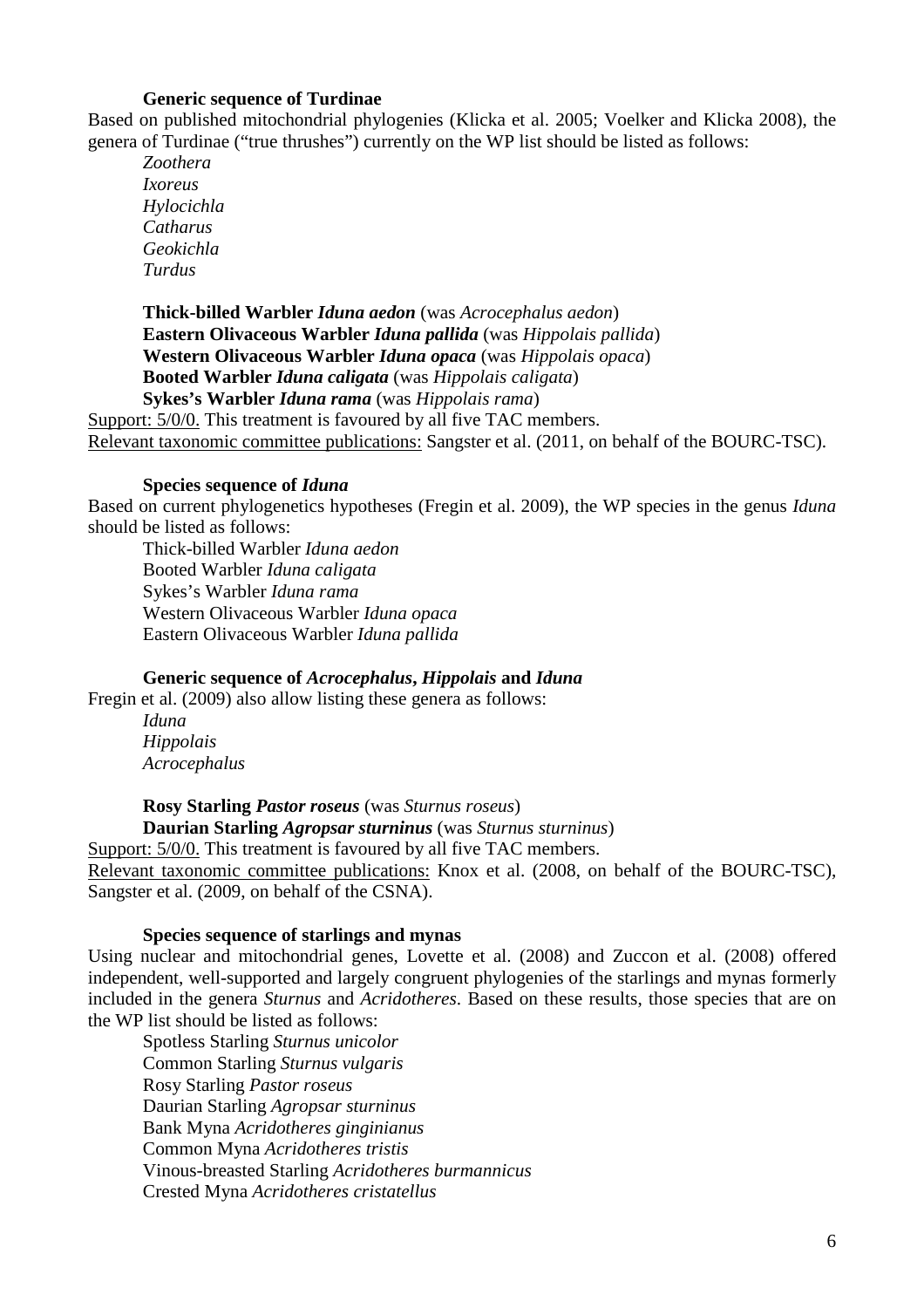#### **Blue-winged Warbler** *Vermivora cyanoptera* (was *Vermivora pinus*)

A purely nomenclatural change made necessary by adherence to the rules of zoological nomenclature (ICZN 1999), as explained in Olson and Reveal (2009).

Relevant taxonomic committee publications: Jirle et al. (2010, on behalf of the STC), Sangster et al. (2011, on behalf of the BOURC-TSC).

# **REFERENCES**

- Anderson B., Jirle E., Svensson L. (2007): Förändringar i listan över Holarktis fåglar Rapport nr 2 från SOF:s Taxonomikommitté. *Vår Fågelvärld* 66: 1: 14-21.
- Bauer H.G., Bezzel E., Fiedler W. (eds) (2005): *Das Kompendium der Vögel Mitteleuropas. Alles über Biologie, Gefährdung und Schutz.* 3 volumes. AULA-Verlag, Wiebelsheim.
- Crochet P.-A., Raty L., De Smet G., Anderson B., Barthel P.H., Collinson J.M., Dubois P.J., Helbig A.J., Jiguet F., Jirle E., Knox A.G., Le Maréchal P., Parkin D.T., Pons, J.-M., Roselaar C.S., Svensson L., van Loon A.J., Yésou P. (2010): *AERC TAC's Taxonomic Recommendations. July 2010.* Available online at http://www.aerc.eu/tac.html.
- David N., Gosselin, M. (2011): Gender agreement of avian species-group names under Article 31.2.2 of the ICZN Code. *Bulletin of the British Ornithologists' Club* 131: 103-115.
- Donegan, T.M. (2007): *Columba roseogrisea* Sundevall, 1857 (currently *Streptopelia roseogrisea*; Aves, Columbidae): proposed conservation. *Bulletin of Zoological Nomenclature* 64: 108-112.
- Dor, R., Safran, R.J., Sheldon, F.H., Winkler, D.W., Lovette, I.J. (2010): Phylogeny of the genus *Hirundo* and the Barn Swallow subspecies complex. *Molecular Phylogenetics and Evolution* 56: 409-418.
- Fregin, S., Haase, M., Olsson, U., Alström, P. (2009): Multilocus phylogeny of the family Acrocephalidae (Aves: Passeriformes) – The traditional taxonomy overthrown. *Molecular Phylogenetics and Evolution* 52: 866–878.
- Gibson, R. (2010): *Phylogenetic relationships among the Scolopaci (Aves: Charadriiformes): implications for the study of behavioural evolution*. Unpublished MSc thesis, Graduate Department of Ecology and Evolutionary Biology, University of Toronto, Toronto.
- Helbig A.J. (2005): Anmerkungen zur Systematik und Taxonomie der Artenliste der Vögel Deutschlands. *Limicola* 19: 112-128.
- ICZN (1999): *International Code of Zoological Nomenclature.* 4th ed. International Trust for Zoological Nomenclature, London. Available online at http://www.iczn.org/iczn/ [Accessed Jan 2010].
- ICZN (2008): Opinion 2215 (Case 3380) *Streptopelia risoria* (Linnaeus, 1758) (Aves, Columbidae): priority maintained. *Bulletin of Zoological Nomenclature* 65: 327-328.
- Illera, J.C., Richardson, D.S., Helm, B., Atienza, J.C., Emerson, B.C. (2008): Phylogenetic relationships, biogeography and speciation in the avian genus *Saxicola*. *Molecular Phylogenetics and Evolution* 48: 1145-1154.
- Jirle, E., Svensson, L., Fromholtz, J., Tyrberg, T. (2010): Förändringar i listan över Holarktis fåglar – Rapport nr 3 från SOF:s Taxonomikommitté. *Vår Fågelvärld* 69: 6: 40-48.
- Kjellén N., Olsson U. (1995): *Holarktis fåglar*. Vår Fågelvärld suppl. no. 23. Sveriges Ornitologiska Förening, Stockholm.
- Klicka J., Voelker G., Spellman, G.M. (2005): A molecular phylogenetic analysis of the "true thrushes" (Aves: Turdinae). *Molecular Phylogenetics and Evolution* 34: 486–500.